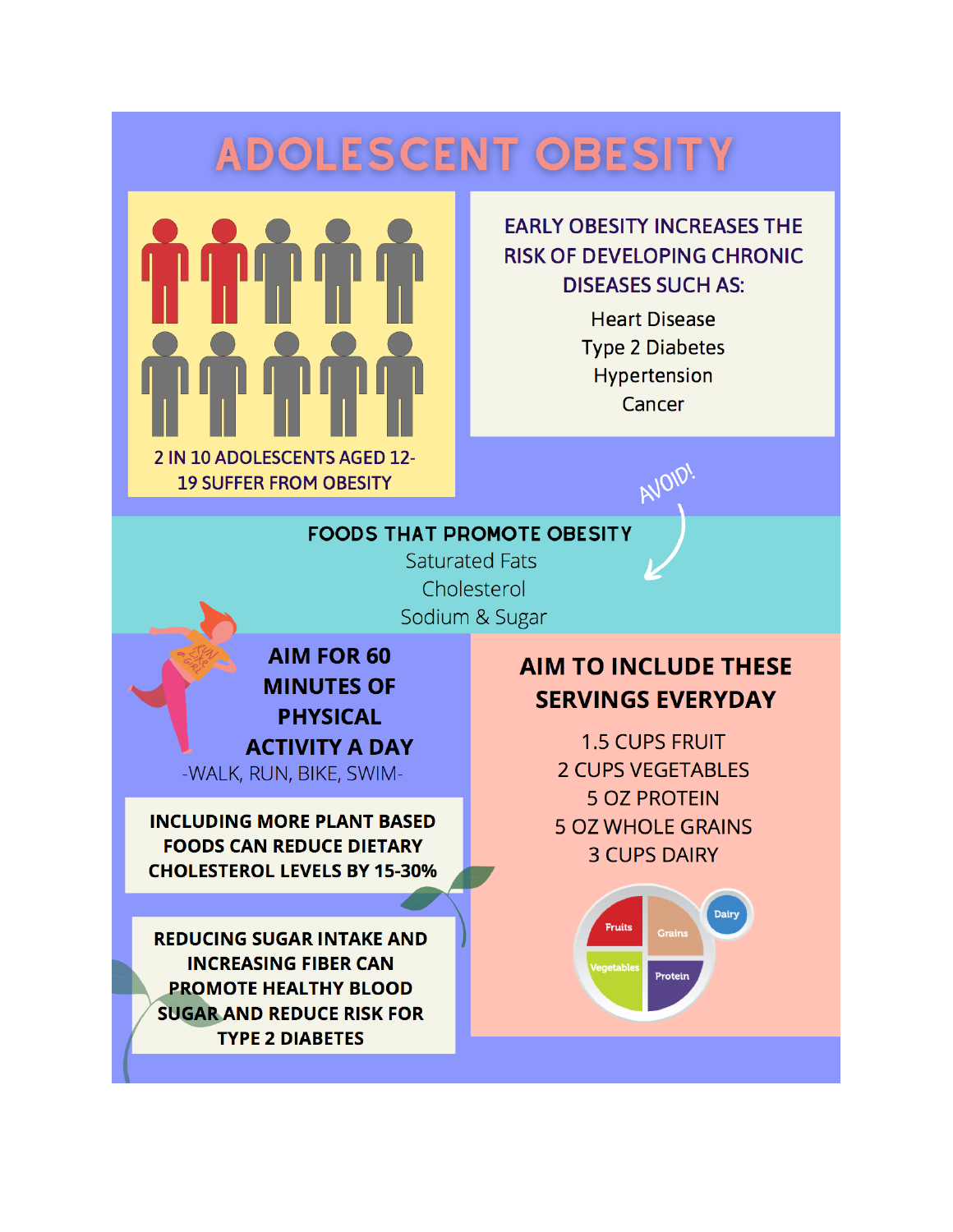#### **References**

1. Lowering cholesterol with a plant-based diet. Physicians Committee for Responsible Medicine Web site. [https://www.pcrm.org/good-nutrition/nutrition-information/lowering](https://www.pcrm.org/good-nutrition/nutrition-information/lowering-cholesterol-with-a-plant-based-diet)[cholesterol-with-a-plant-based-diet.](https://www.pcrm.org/good-nutrition/nutrition-information/lowering-cholesterol-with-a-plant-based-diet) Accessed APRIL 9, 2021.

Cholesterol is produced by the liver and is responsible for several metabolic processes such as building cell membranes and hormone production. The body naturally produces cholesterol, however it may also be consumed through animal foods such as dairy, meat and eggs. When cholesterol levels are too high, above 150 mg/dL, it can be detrimental for health and increase risk of chronic disease. Consuming a plant-based diet or including more plant-based food regularly can promote healthy cholesterol levels by 15- 30% by reducing the amount of excess consumed through food.

2. Mary L. Gavin, M D. Fiber. Teen Health by Nemours Web site. [https://kidshealth.org/en/teens/fiber.html#:~:text=Teen%20girls%20\(14–](https://kidshealth.org/en/teens/fiber.html#:%7E:text=Teen%20girls%20(14%E2%80%9318%20years,%2C%20and%20whole%2Dgrain%20foods) [18%20years,%2C%20and%20whole%2Dgrain%20foods.](https://kidshealth.org/en/teens/fiber.html#:%7E:text=Teen%20girls%20(14%E2%80%9318%20years,%2C%20and%20whole%2Dgrain%20foods) Accessed APRIL 9, 2021.

Fiber can be a confusing concept for children unless they understand what it actually is and where it comes from. Fiber is a substance that cannot be digested by the body, but promotes a healthy digestive system, stable blood sugar levels and lower cholesterol levels. Carbohydrate-rich plants such as fruits, vegetables, grains and legumes are all sources of dietary fiber that can be easily added to one's diet. There are two sources of fiber – soluble and insoluble – the former helps with blood sugar and cholesterol, the later with healthy bowel movements. It is recommended that teen girls ages 14-18 consume 25g of fiber per day and teen boys ages 14-18 consume 31g of fiber per day.

3. Emily Ventura M, Jaimie Davis P, RD, Courtney Byrd-Williams. Reduction in risk factors for type 2 diabetes mellitus in response to a low-sugar, high-fiber dietary intervention in overweight latino adolescents. *Arch Pediatr Adolesc Med*. 2009;163(4):320-327. doi:10.1001/archpediatrics.2009.11.

In the United States childhood obesity is being recognized as an epidemic as number continue to climb, with around 17% of all children suffering from obesity. This review discusses the multitude of factors that attribute to the progressing numbers, the risk factors involved and the prevention or control methods that may aid the population. Even with awareness of obesity rates, number continued to rise from measurements taken in 1999-2000 to 2015-2016. Adolescents ages 12-19 years have the highest rate of obesity at 20.6%, meaning 2 out 10 children in this age range are obese, and it is predicted that 80% of obese adolescents ages 10-14 will remain obese in adulthood. This continued state puts them at a great risk for developing both physical and physiological comorbidities such as hypertension, hyperlipidemia, diabetes, poor selfesteem, depression, heart disease, digestive diseases and cancer. To prevent and control the spread of childhood obesity the main methods involve education of both